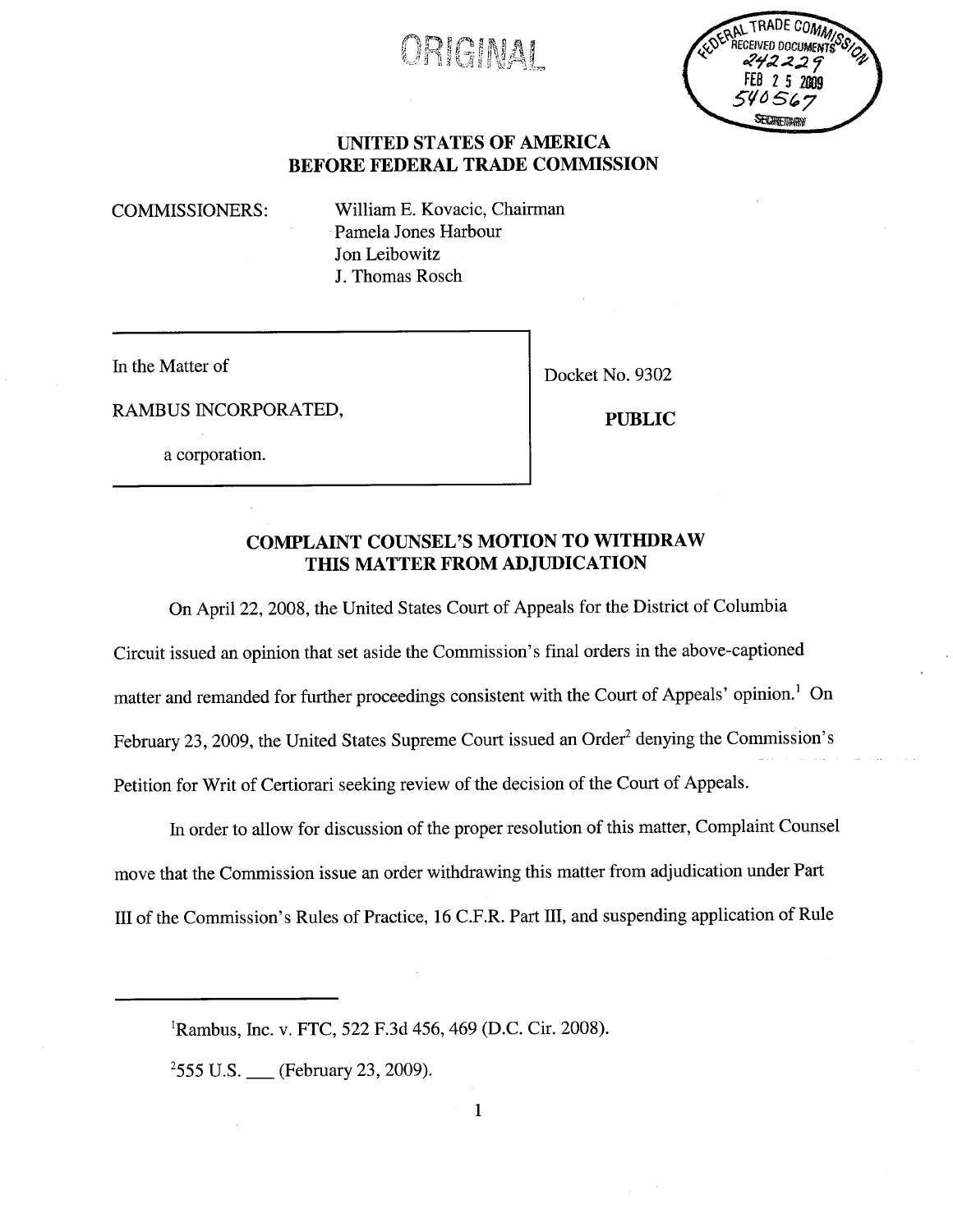4.7 of the Commission's Rules of Practice, 16 C.F.R.  $\S$  4.7.<sup>3</sup> A draft of a proposed order granting the requested motion is attached.

Respondent Rambus, Inc., concurs in this motion.

Respectfully submitted,

and Competition Bureau of Competition

Bureau of Competition Federal Trade Commission Washington, D.C. 20008 (202) 326-2275 Counsel for the Complaint

February 25, 2009

<sup>&</sup>lt;sup>3</sup>The Commission in the past, in light of events relevant to issues in a pending adjudicatory matter, has authorized fiing of a "motion to withdraw this matter from adjudication for purposes of discussing resolution of this matter, in which event the Secretary shall issue an order withdrawing this matter from adjudication and the application of Commission Rule of Practice 4.7, 16 C.F.R. § 4.7, shall thereby be suspended." In the Matter of New Balance Athletic Shoe, Inc., 120 F.T.C. 4, 1995 FTC LEXIS 194, \*9 (July 10, 1995).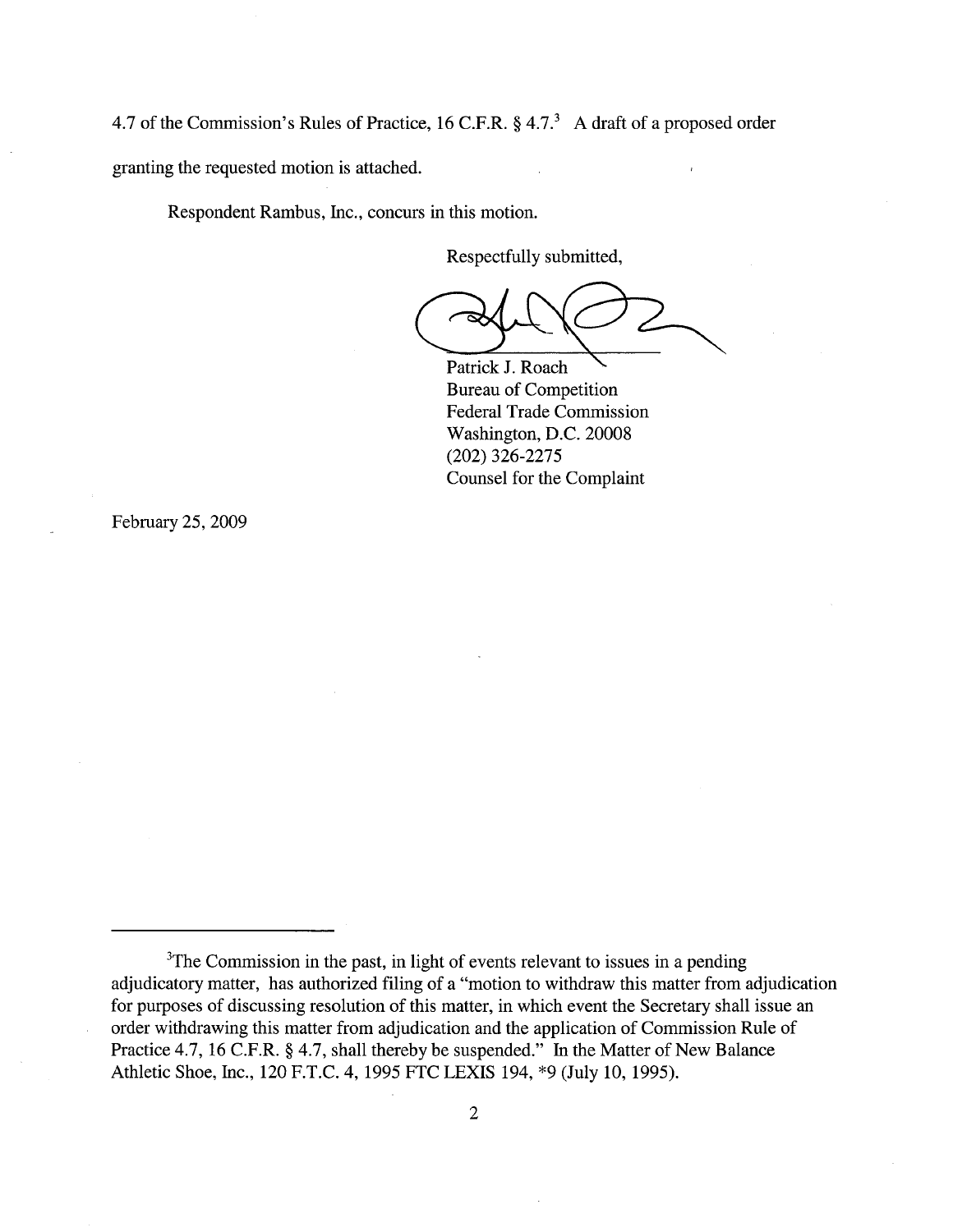#### UNITED STATES OF AMERICA BEFORE FEDERAL TRADE COMMSSION

COMMISSIONERS: Wiliam E. Kovacic, Chairman Pamela Jones Harbour Jon Leibowitz J. Thomas Rosch

In the Matter of Docket No. 9302

RAMBUS INCORPORATED, PUBLIC

a corporation.

#### PROPOSED ORDER

Having considered Complaint Counsel's Motion to Withdraw This Matter from Adjudication, Complaint Counsel's Motion is hereby granted. Accordingly,

IT IS ORDERED THAT this matter is hereby withdrawn from adjudication under Part III of the FTC Rules of Practice, 16 C.F.R. Part III, for the purpose of considering the proper resolution of this matter in light of the mandate of the United States Court of Appeals of the District of Columbia Circuit, and that the application of FTC Rule of Practice 4.7, 16 C.F.R. § 4.7, is hereby suspended.

By the Commission.

Donald S. Clark **Secretary** 

ISSUED: